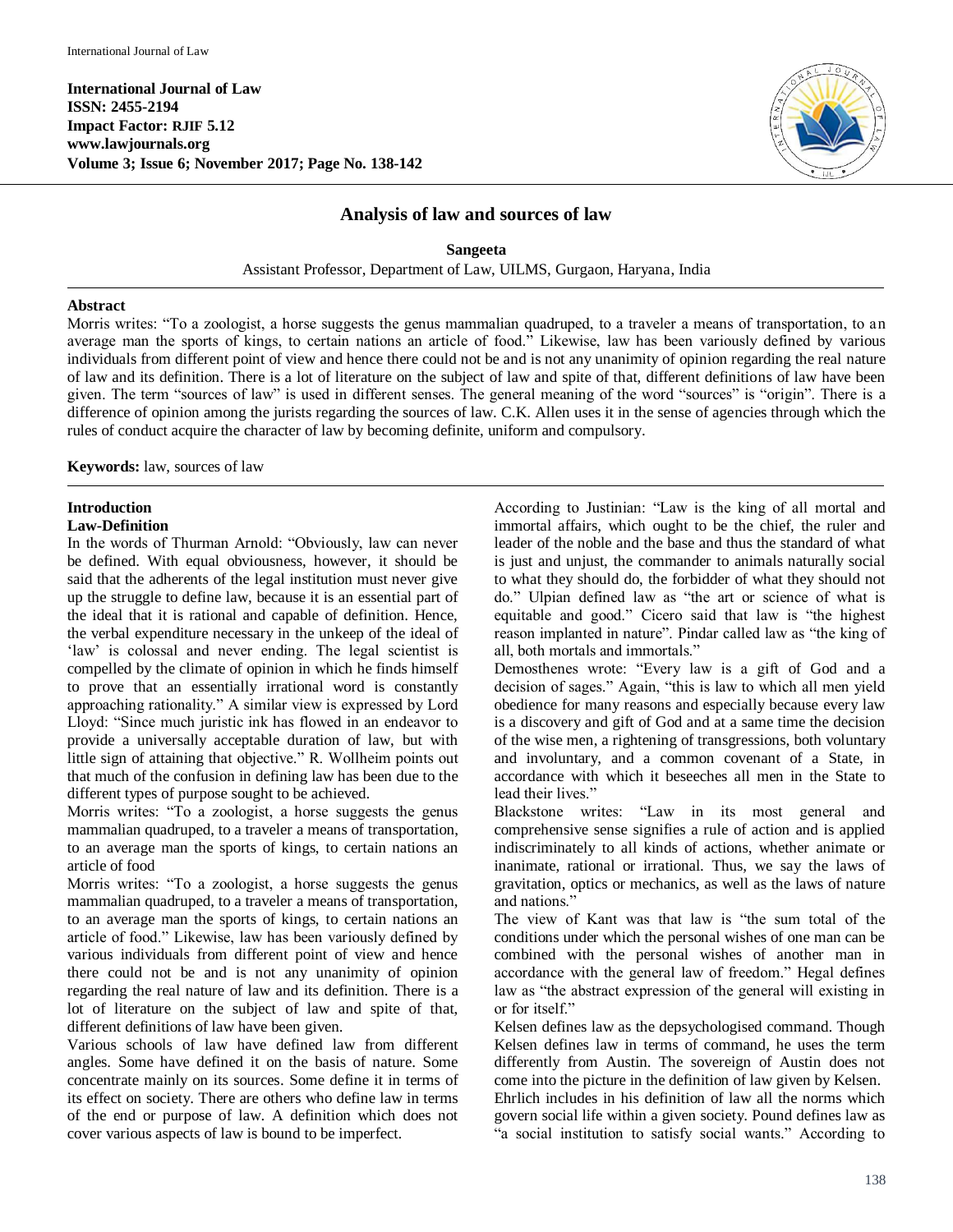Bentham: "Law or the law, taken indefinitely, is an abstract or collective term, which when it means anything, can mean neither more nor less than the sum total of a number of individual laws taken together" Salmond defines law as "the body of principles recognized and applied by the State in the administration of justice."

## **Sources of Law**

The term "sources of law" is used in different senses. The general meaning of the word "sources" is "origin". There is a difference of opinion among the jurists regarding the sources of law. C.K. Allen uses it in the sense of agencies through which the rules of conduct acquire the character of law by becoming definite, uniform and compulsory. Vinogradoff uses it as the process by which the rule of law may be evolved. Oppenheim uses it as a name for a historical fact out of which rules of conduct come into existence and acquire legal force. According to Holland, the expression "sources of law" is sometimes employed to denote the quarter whence we obtain our knowledge of the law, e.g., whether from the statute book, the reports or esteemed treaties. Sometimes it is used to denote the ultimate authority which gives them the force of law, i.e., the State. Sometimes it is used to indicate the causes which, as it were, automatically brought into existence rules which have subsequently acquired that force viz., custom, religion and scientific discussion. Sometimes it is used to indicate the organs through which the State either grants legal recognition to rules previously unauthoritative or itself creates new law, viz., adjudication, equity and legislation. Rupert Cross writes that the phrase "source of law" is used in several different senses. First, there is the literary source, the original documentary source of our information concerning the existence of a rule of law. In this sense, the law reports are a source of law, whereas a textbook on tort or contract, or a digest of cases falls into the category of legal literature. Next, there are the historical sources of law, the sources-original, mediate or immediate- from which rules of law derive their content as a matter of legal history. In this case, the writings of Bracton and Coke and the works of other great exponents of English Law are sources of law, for they enunciate rules which are now embodied in judicial decisions and Acts of Parliament. There are two main sources of law, FORMAL and MATERIAL SOURCES. Material sources can further be subdivided into LEGAL and HISTORICAL SOURCES

#### **Formal Source**

According to Salmond, formal sources are those sources from which the law derives its force and validity. It is the will of the state, as manifested in statutes or, decisions of the Courts. Prof. Allen considers that the conception of a "formal source" is wholly unnecessary since it only means that the State will recognize as law that which is law.

## **Material Sources**

According to Salmond, material sources are those sources from which the matter of law takes its shape. These are of two types:

 LEGAL MATERIAL SOURCES- Legal material sources are those sources which are recognized as such by the law itself.

- These sources are authoritative and are allowed by the courts as of right. The legal sources are the only gates through which new principles can find entrance into the law.
- Historical Material Sources- These sources are unauthoritative lacking formal recognition by the law. They have no legal recognition. They operate indirectly and mediatly. They influence more or less extensively the course of legal development, but they speak with no authority.
- Customs- Customs may be classified into (1) immemorial, and other than the immemorial. Immemorial customs are those which have stood the test of time and have become recognized all over the land.
- Customs which are not immemorial were accepted by the judges only when they felt it was desirable to do so and when they found those customs to be reasonable, but those customs didn't had that force of law as immemorial ones. Customs have given rise to customary law, and were recognized by the courts as compulsory rules of conduct.
- Judicial Decisions/Precedents- Decisions given by Judges marked a very important source of the law. Like the sculptors who work with chisel and marble or bronze and make beautiful works of art, so did the judges work on the raw material of custom supplied by merchants or other satisfactory evidence. The decisions given by the judges come to be known as precedents or case law. A precedent is that which is meant to be followed by others on subsequent occasions. What a judge says is followed by a brother judge in the same court, sitting as a single judge. The decision of a superior court, like the High Court, is binding on inferior courts, and conditionally binding upon judges sitting singly in the same High Court, i.e. of the same state. Such decisions are called binding precedents. But the judgements of foreign courts are not binding on our courts here, but they have a guiding efficiency. Our law courts here may follow or refuse to follow them. Such judgements are called persuasive precedents.
- Acts of Legislature- Acts passed by a law making body are an important source of law. Each law passed by a legislature is a contribution to law. But a particular law which is limited in its application to a particular person cannot be regarded as contribution to law.
- Equity- Soon the legal system was found too rigid to be good at all times and in all cases. In Rome, the Practor who was the supreme magistrate of the realm, and, in England, the Lord Chancellor who was the keeper of the conscience of the English Sovereign, and in India the King or the Rana who was the fountain of justice and the final and highest court before whom the subject could lay his grievances, came to supplement the rigid principles of law by the softening and graceful influence of the voice of conscience. If there is a conflict between equity and law, it is the law which must prevail. Equity can supplement the law when there is a gap in it, but it cannot supplement the law. { B. Parmanand V. Mohan Koikal, (2011)4 SCC 266}.
- Conventions: Conventions, contractual relations, and treaties between nations may also be regarded as an important source of law. What is in civil law may even be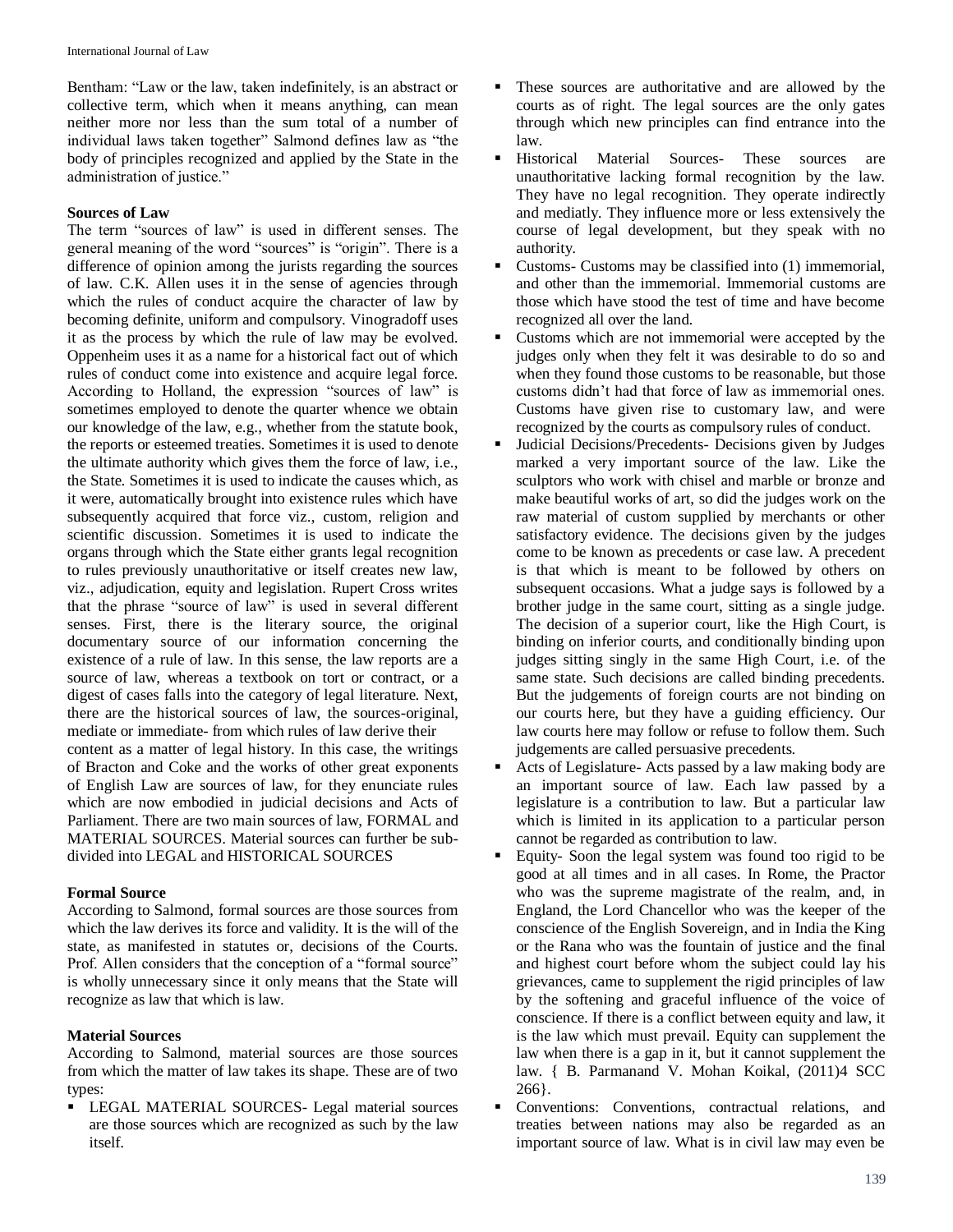overridden by treaty between two nations. Conventions create what is known as conventional law. If a conventional is ratified by India its contents become binding on the Indian Legal System. { Suchita Srivastava V. Chandigarh Administration, (2009)9 SCC 1}.

- Criticism By Allen: The classification of sources of law into formal and material sources made by Salmond has been criticized by many jurists including Allen. Allen has criticized Salmond for his attaching little importance to the historical sources.
- **•** Criticism By Keeton: According to Keeton, the only formal source of law is the State in modern times but the State is an organization enforcing law. Therefore, it cannot be considered as a source of law in the technical sense.
- Keeton's Classification of Law
	- 1. The binding source of law: They are binding on the Judge, and he is not independent in their application. They are legislation, judicial precedents and customary law.
	- 2. Persuasive sources: They are useful when there are no binding sources on a particular point. Some of such sources are professional opinions and principles of morality or equality.

## **Legislation as a Source of Law**

The term "Legislation" is derived from two Latin words, 'legis' meaning 'law' and 'latum' meaning 'to make'. Etymologically, legislation means the making or the setting of law.

It may be defined as the promulgation of legal rules by an authority which has the power to do so. According to Gray, legislation means "the formal utterances of the legislative organs of the society." According to Austin: "There can be no law without a legislative act."

The view of the analytical school is that typical law is a statute and legislation is the normal process of law-making. The exponents of this school do not approve of this usurpation of the legislative functions by the judiciary. They also do not admit the claim of custom to be considered as a source of law. The view of the historical school is that legislation is the least creative of the sources of law. To quote James Carter: "It is not possible to make law by legislative action. Its utmost power is to offer a reward or threaten a punishment as a consequence of particular conduct and thus furnish an additional motive to influence conduct. When such power is exerted to reinforce custom and prevent violations of it, it may be effectual and rules or commands thus enacted are properly called law; but if aimed against established custom they will be ineffectual. Law not only cannot be directly made by human action, but cannot be abrogated or changed by such action." According to this view, legislation has no independent creative role at all. It's only custom spontaneously developed by the people.

#### **Legislation and Custom**

- a. The existence and authority of legislation is de jure, whereas the existence of custom is de facto.
- b. The authority of legislation lies in the express will of the state. Customs are generally based on the will of the

people. They have only an implied authority of the state.

- c. Legislation is the advanced method of legal development and is the characteristic mark of mature legal systems. Customs have their sway mainly in the primitive society. With the advancement of civilization, either they are abrogated or embodied in legislation.
- d. Generally, customs deal with relationship between man and man. Legislation always beings into picture, the State.
- e. Legislation is considered to be a superior and more authoritative source of law than customs.

## **Legislation and Precedent**

- a. In precedents, rules and principles are laid down by inductive method. In legislation, the deductive method is resorted to. The Courts take rules from the statute and apply it to particular areas.
- b. Legislation has abrogative power. Constructive power is there in precedents.
- c. Statute law is definite, brief, clear and easily understandable. Therefore, in form it is superior to precedent. In precedent, to know principles and rules one will have to look into the details of the case.
- d. Legislation is general and comprehensive. Precedent has none of those merits.
- e. Statute can makes rules for future cases which may arise, in other words, a statute can lay down beforehand. A precedent can lay down a rule when a case comes before it. Thus, its emergence depends on litigation.
- f. The very aim of the legislation is to make law. The main purpose of the precedents is to interpret and to apply the law.
- g. Legislation is prospective and retrospective in nature. Precedents are only prospective in nature.

## **Superiority between Legislation and Case Law**

**It depends on the definition of law. -** Whether precedent is superior to legislation or legislation is superior to precedent is a controversial question. It, more or less, depends on as to how one defines law- puts the legislature, or the courts in the centre of legal system.

**Analytical Jurists. -** Analytical jurists as Austin and Bentham contend that legislation is always superior to precedent. A statute is made after due deliberation and not in the haste in which a judge disposes his cases. Other grounds have also been given in support of the superiority of statute. It is certain, clear, comprehensive, and easily assessable. It passes through the scrutiny of a great number of men before it becomes law. The case law is the result of the whim of certain individuals. A planned progress of society is possibly only through statute law.

**The other view; Salmond; Gray. –** The supporters of case law have also presented weighty groungs in support of their contention. They say that it causes an organic development of law, and can easily adapt law to the changing conditions. The matters which receive so much calm and patient consideration in court cannot receive the same by busy legislatures. Case law is more practical because it is laid down after a careful study of facts and the various circumstances, whereas the statute law is of an abstract and rigid nature.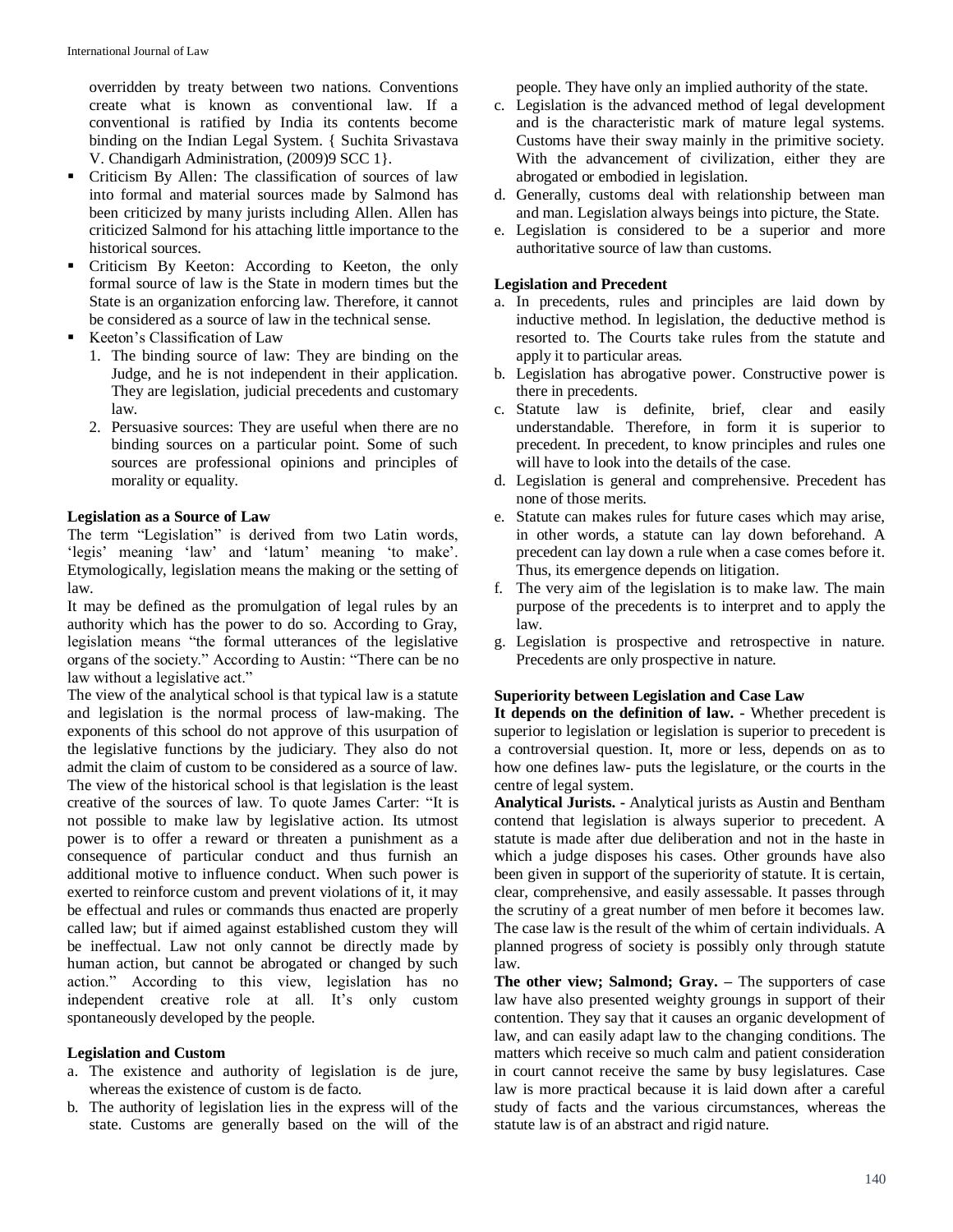## **Legislation and Jurist Law**

**Points of distinction between the two. –** Legislation is, sometimes, compared with the jurist law, or the legal principles enunciated in juristic writings. There are a number of points of distinction between the two: First, the legal principles laid down in juristic writings are of a very general and abstract nature while in statute they are concrete, precise and specific. Second, the statute law possesses a positive sanction from the sovereign authority of the state, whereas there is no such sanction behind the jurist law.

**Relationship between the two.** – The statute law is greatly helped by the jurist law. Sometimes, the latter ushers the former and the legal principles enunciated by jurists are embodied in the statute law.

#### **Precedent as a Source of Law**

**Creative role of the judges**-Every developed legal system possesses a judicial organ. The main function of the judicial organ is to adjudicate the rights and obligations of the citizens. In the beginning, in this adjudication the courts are guided by customs and their own sense of justice. As society progresses, legislation becomes the main source of law and the judges decide the cases according to it. Even at this stage, the judges perform some creative function. In the cases of first impression, in the law made by the legislature, the judges depend on their own sense of right or wrong.

**Inductive and Deductive methods**: In the English legal system, a great reliance is places upon the decisions of the judges. Before deciding a case, the judges look into the previously decided cases of the similar nature by their own court or by superior court. From particular cases they deduce general rules and apply them on the cases before them and decide them accordingly. This is known as 'Inductive Method'.

There are legal systems where most of the law is embodied in legislation (known as 'Civil Law Systems'). The judges decide the cases according to the law laid down in the code, and they are not to look for the previously decided cases of the similar nature. This is called the 'Deductive Method'.

#### **Nature of Precedent**

A precedent is purely constitutive and in no degree abrogative. This means that a judicial decision can make a law but cannot alter it. Where there is a settled rule of law, it is the duty of the judges to follow the same.

#### **The Importance of Precedents**

**Ancient Law** –The importance of the decisions as a source of law was recognized even in very ancient times. In theological books we can find numerous instances of it. Sir Edward Coke, in the preface to the sixth part of his report, has written that the Moses was the first law reporter. In ancient legal systems of Babylonia and China, the judicial decisions were considered to be of great authority and later on, they were embodied in the code law.

**Modern Legal System** – Among the modern legal systems, the Anglo-American law is judge made law. It is called 'common law'. It mainly developed through judicial decisions.

#### **Precedents in Various Legal Systems**

**Res-Judicata; Justinian's Declaration** – In Roman Law, there was never any theory of binding precedents. Though the orators have included res-judicata among the sources of law, it was not a precedent in the modern sense of term. Under the Roman system, much of the development of law took place by the Bar and not by the Bench. However, an attempt was always made for judicial uniformity and there was much uniformity. In the substantive law, decisions were not considered as an authority for the subsequent cases. Justinian declared that the decisions will not have any obligatory force except that which were given by the Emperor himself 'Non exemplis, sed-legibus indicandum est' (Decisions should be based on laws, not on precedents).

**New Researches** – The researches made in the recent years, especially the study of Papyri, have disclosed that in Egypt, in the period corresponding to the classical era of Roman jurisprudence, the use of precedents was made in the courts in daily practice.

**Gray's View** – In Gray's opinion, the idea of judicial precedent was familiar in the Roman Law, at least in some periods of its development and most of the decisions of the judges and the opinions of the juris consultas were incorporated and embodied in the code.

**French Law** – In France, courts are not bound by decisions of the superior courts. Even the decisions of the 'Court de cassation' the highest court of appeal, are not binding on the courts of the first instance, nor that court is bound by its own decisions.

**German Law** – The lower courts are bound with the decision of the highest court.

#### **The English Theory of Precedent**

**Great Authority of Precedents** – The great importance attached to the judicial precedents is a distinguishing feature of the English legal system. The edifice of the common law is made up of judicial decisions. Though the present English doctrine of the precedent came into being in the 19 century, its history goes many centuries back. The power and authority of judges, legal thought, and the publication of the law reports all helped in the growth of the doctrine of precedent in English Law.

## **Precedent as a Source of Law**

Judicial precedent when it speaks with authority, the embodied principle becomes binding for future cases and it thus becomes a source of law. Blackstone has pointed out that it is an established rule to abide by the former precedents where the same points come again in litigation. Authoritative precedents are a legal source of law, in so far as they are binding on the judges and persuasive precedents are a historical source of law, in so far as they are only a persuasive or guiding efficacy, and thus provide a historical basis on which law may be built by the judge if he is favorably inclined to that precedent and accepts it.

Each original precedent laid a new pillar of law and helped in the growth and development of the common law of England. Each declaratory precedent strengthened and confirmed each